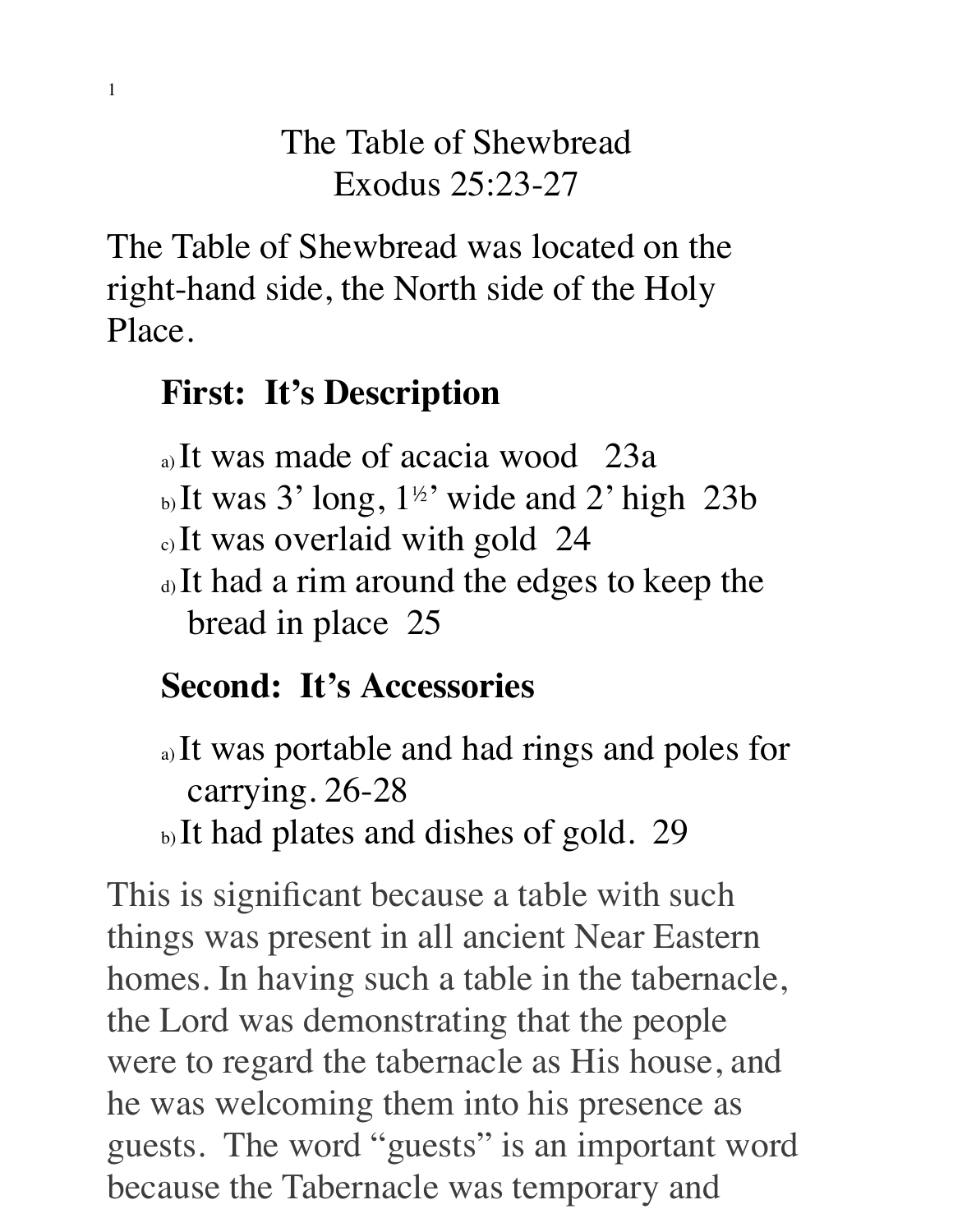God's presence in shekinah glory was temporary. But there is coming a day

c) It had shewbread on it all the time. 30

1 Chronicles 9:32 - *Also some of their kinsmen of the Kohathites had charge of the showbread, to prepare it every Sabbath.*

#### **Third: It's Purpose**

- a) The shewbread was called "the bread of the Presence". 30
- b) The literal Hebrew is plural "faces" meaning "face to face" with God

John 1:1 - *In the beginning was the Word, and the Word was with God, and the Word was God.*

*"With" = "pros" = towards = (toward a thing or looking toward a thing) face to face*

c) Daily manna brought Israel 'face to face' God – the bread came down from heaven

# **Read Exodus 16**

When the Israelites saw it, they asked each other, "*What is it*?" (Heb. man hu). This led to the name "manna," "*what*?"

Psalm 78:23-25 - *…he commanded the skies above and opened the doors of heaven,*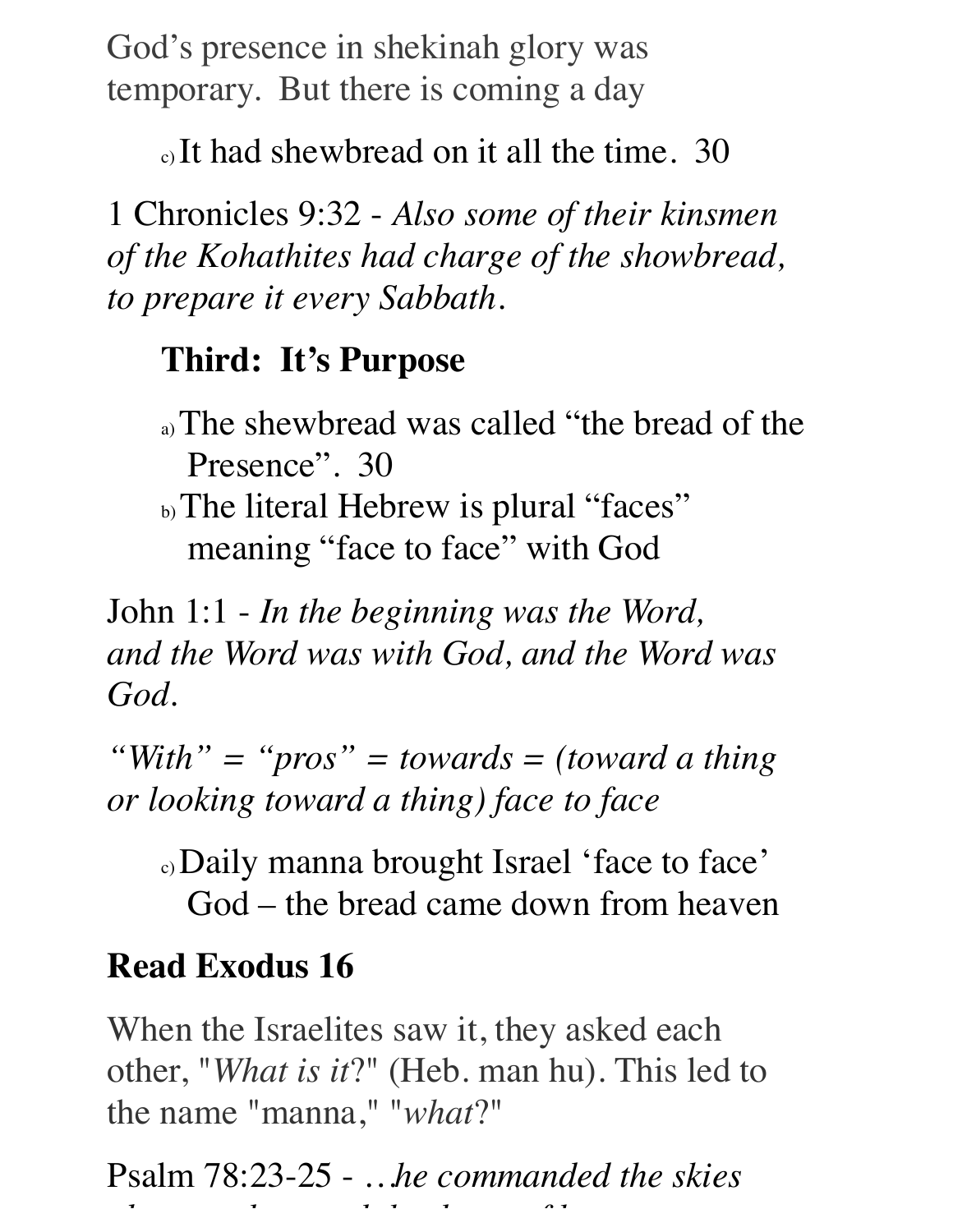*above and opened the doors of heaven, 24 and he rained down on them manna to eat and gave them the grain of heaven. 25 Man ate of the bread of the angels; he sent them food in abundance.*

Deuteronomy 8:2-3 - *And you shall remember the whole way that the LORD your God has led you these forty years in the wilderness, that he might humble you, testing you to know what was in your heart, whether you would keep his commandments or not. 3 And he humbled you and let you hunger and fed you with manna, which you did not know, nor did your fathers know, that he might make you know that man does not live by bread alone, but man lives by every word that comes from the mouth of the LORD.* 

Deuteronomy 8:16 - *who fed you in the wilderness with manna that your fathers did not know, that he might humble you and test you, to do you good in the end.*

The people in Jesus' day misunderstood the significance of the manna. They longed for a physical miracle, like the manna, which would prove to them that Jesus' words were true (John 6:31). But Jesus wanted his disciples to seek for the bread of heaven that gives life to the world,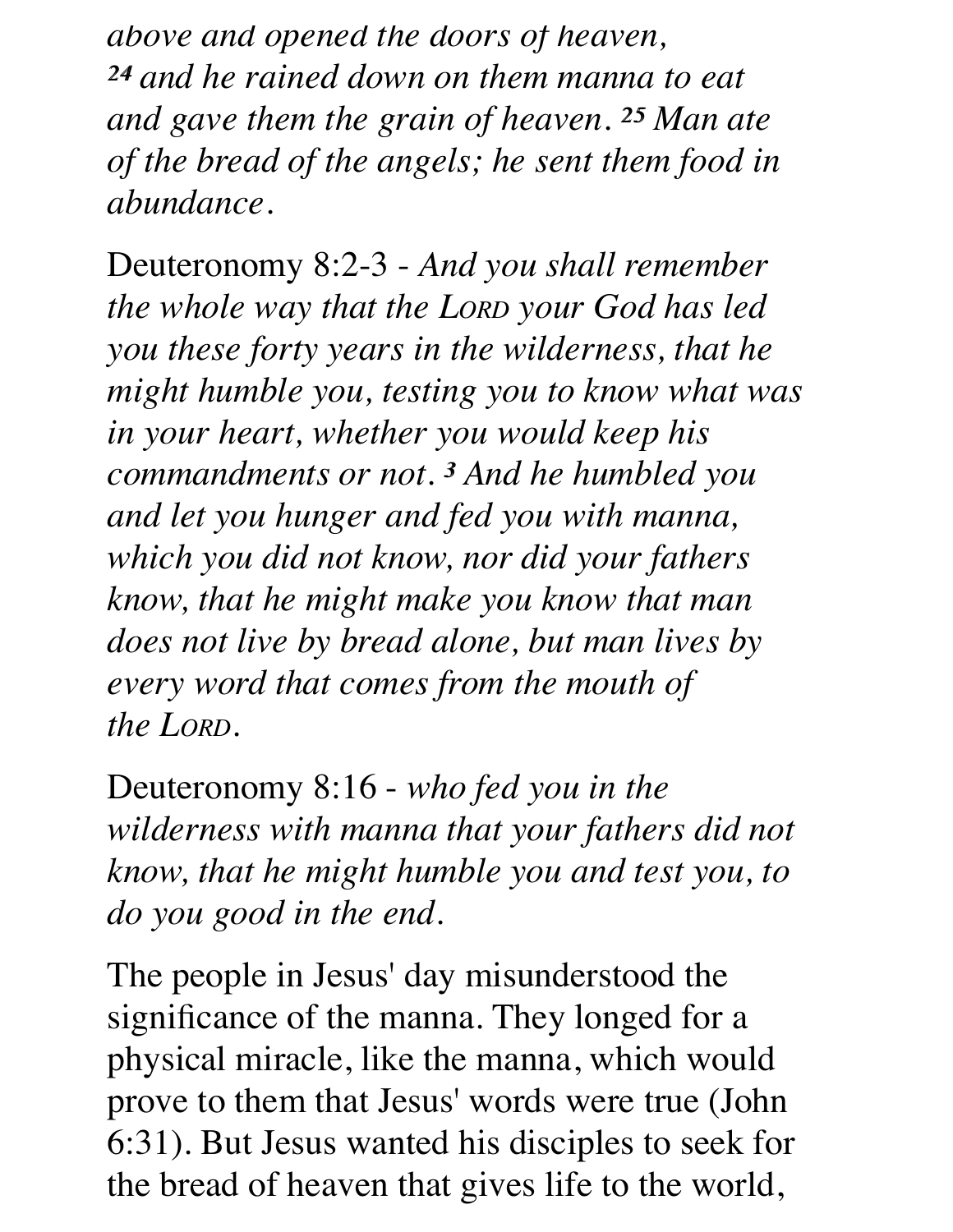instead of physical bread to satisfy their appetites. When they asked, "*From now on give us this bread,* " he answered, *"I am the bread of life"* (vv. 32-35).

To the church in Pergamos, Jesus encouraged faithfulness by promising that true believers would receive "hidden manna" to eat (Rev 2:17).

Just as Moses' manna brought with it physical blessing, so Jesus, who is the brea of heaven, brings eternal life.

d) The Tabernacle brought Israel 'face to face' with God

"Manna" means "What is it?" but "*shewbread*" however, means "*bread of the face*."

Exodus 19:4 - *You yourselves have seen what I did to the Egyptians, and how I bore you on eagles' wings and brought you to myself.*

# **Fourth: God's Love in the Table of Shewbread**

Leviticus 24:5-9 - *"You shall take fine flour and bake twelve loaves from it; two tenths of an ephah[b]shall be in each loaf. 6 And you shall set them in two piles, six in a pile, on the table of pure gold[c] before the LORD. 7 And you shall put*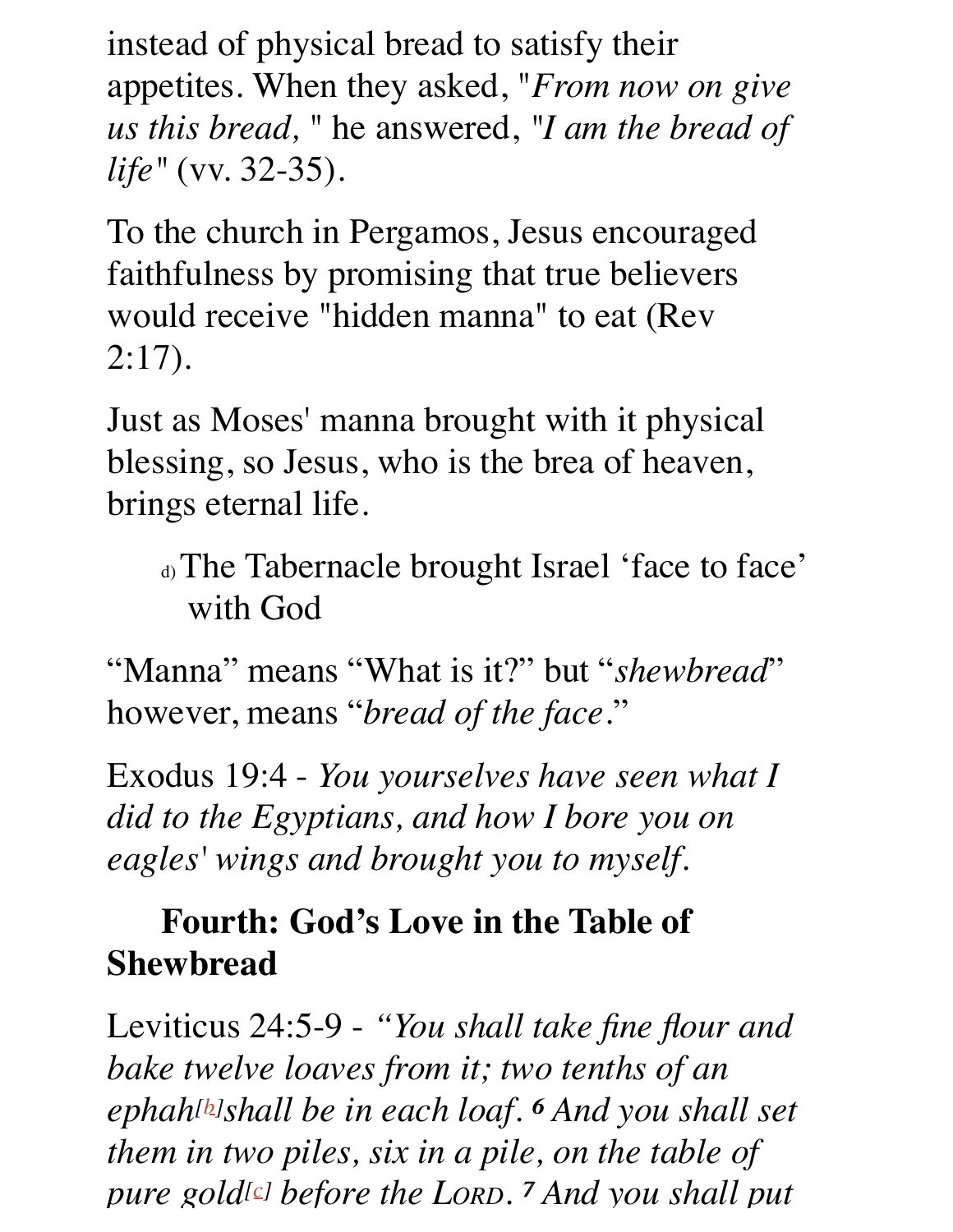*pure gold[c] before the LORD. 7 And you shall put pure frankincense on each pile, that it may go with the bread as a memorial portion as a food offering to the LORD.8 Every Sabbath day Aaron shall arrange it before the LORD regularly; it is from the people of Israel as a covenant forever. 9 And it shall be for Aaron and his sons, and they shall eat it in a holy place, since it is for him a most holy portion out of the LORD's food offerings, a perpetual due."*

The bread of the Presence was put on this table regularly (v. 30) — twelve loaves laid out in two piles of six loaves each (Lev. 24:5–9), probably to signify God's generous provision of food and other necessities for the twelve tribes of Israel. This bread was like a food offering, which ancient pagans gave for their gods to eat. But Israel was not a pagan nation, so the one, true creator God, having no need to eat to sustain Himself, gave it back to "Aaron and his sons" who ate it in His holy presence (v. 9). He is the God who needs nothing and the God who gives everything.

*"Empty-handed, I rejoice"*

### **VIDEO**

Dining with someone in the ancient Near East was a sign of fellowship and peace, so the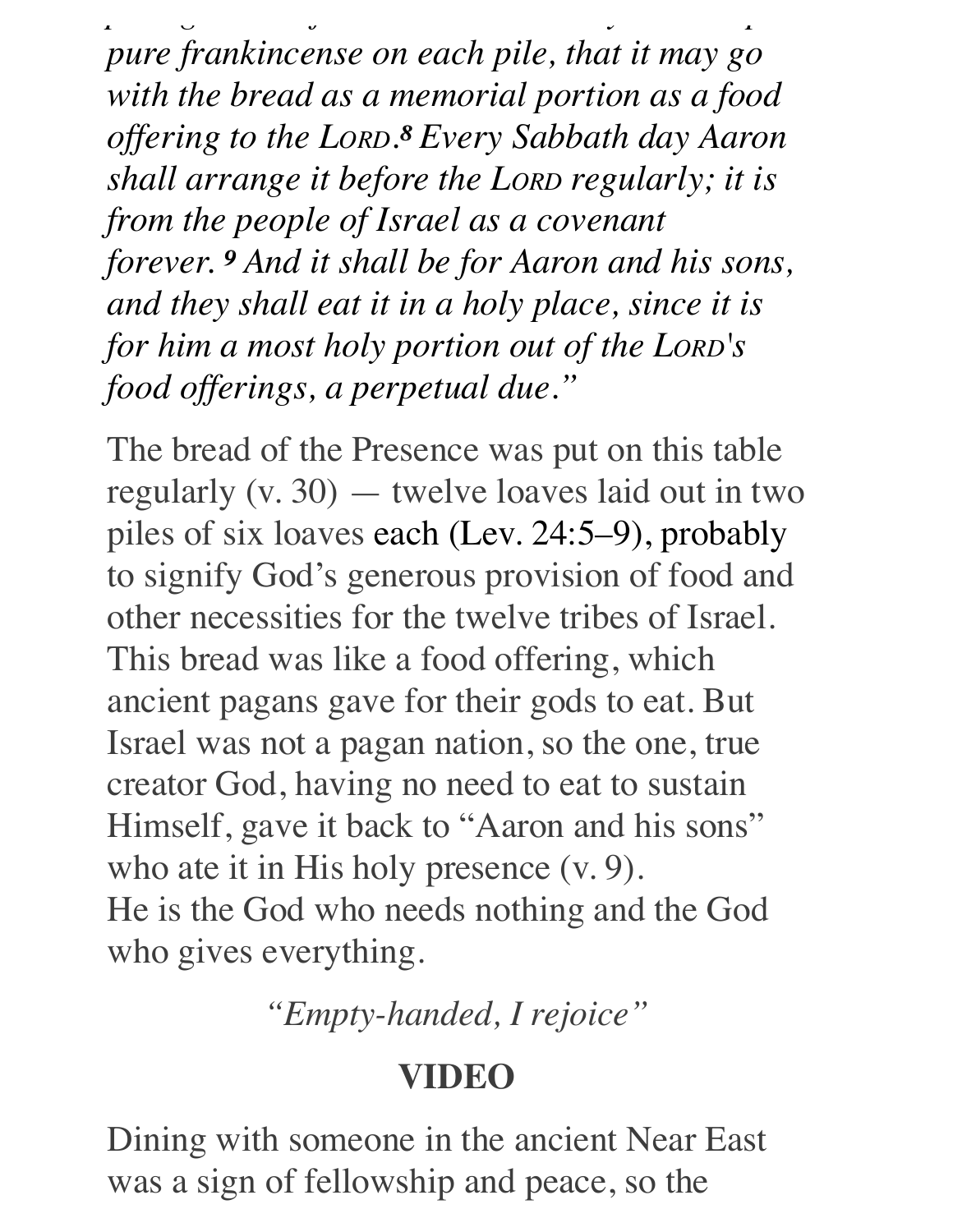priests' eating of the bread of the Presence in God's house signified the Lord was at peace with His people.

Yet this was a limited peace under the old covenant because only the priests, not every Israelite, enjoyed the privilege of dining with the Creator and Israel as a nation broke that peace with God by violating the covenant. Under the new covenant, however, Christ has effected an eternal peace (Shalom) between the Father and His people, so we may dine in His presence, especially when we partake of the sacrament of the Lord's Supper at His table (John 6:53–58).

As well, Jesus taught us, like Israel, to remember our daily need and God's daily supply

Matthew 6:11 - *Give us this day our daily bread*

### **Fifth: Jesus is God's Manna**

John 6:35 - *Jesus said to them, "I am the bread of life; whoever comes to me shall not hunger, and whoever believes in me shall never thirst.*

John 6:51 - *I am the living bread that came*